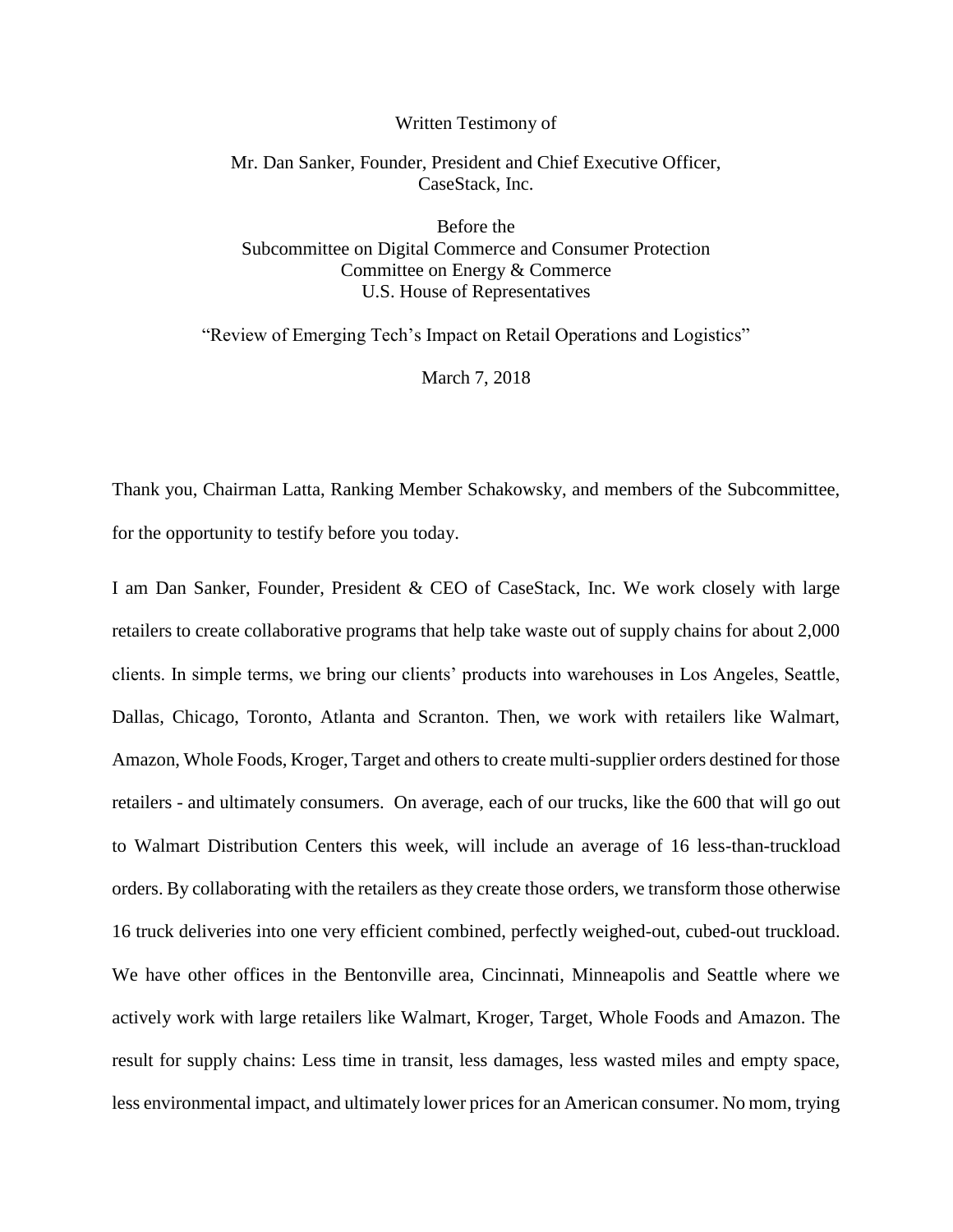to make ends meet should be paying for an inefficient supply chain, and our kids shouldn't be impacted by any more gas emissions than is necessary.

Our company has been fortunate to have been recognized as #1 in the Deloitte Technology Fast50, made the Inc 5000 list of fastest-growing companies in America nine times and has been recognized as one of the Best Places to Work in two states: California and Arkansas. CaseStack was recognized as Global Logistics & Supply Chain Strategies "100 Great Supply Chain Partners" and Food Logistics Top 100. The Company was also acknowledged for its technology innovation and service by PC Magazine.

Prior to starting CaseStack, I worked with some of the best industry mentors a person could ask for while at Procter & Gamble, Nabisco, Deloitte, and KPMG. Prior to all of that I studied in the US and abroad, and I keep pretty involved in the happenings domestically and internationally on supply chain, logistics, tech, retail and consumer packaged goods. I also have about 400,000 LinkedIn followers who help me stay connected and two Generation Z teenage boys who are unusually tech-centric and keep me current.

We are currently developing a new division of CaseStack called SupplyPike with the expectation that it will spin off to become the leading cloud-based platform for supply chain professionals in the consumer goods industry. The CaseStack cloud-based technology platform already enables consumer packaged goods companies to manage everything from merchant interaction, account management, improvements in sourcing & forecasting, item setups, sell-through optimization, logistics and business analytics. The SupplyPike technology platform will open that up to more of the half-million Americans who are somehow involved in the supply chain as supply chain professionals.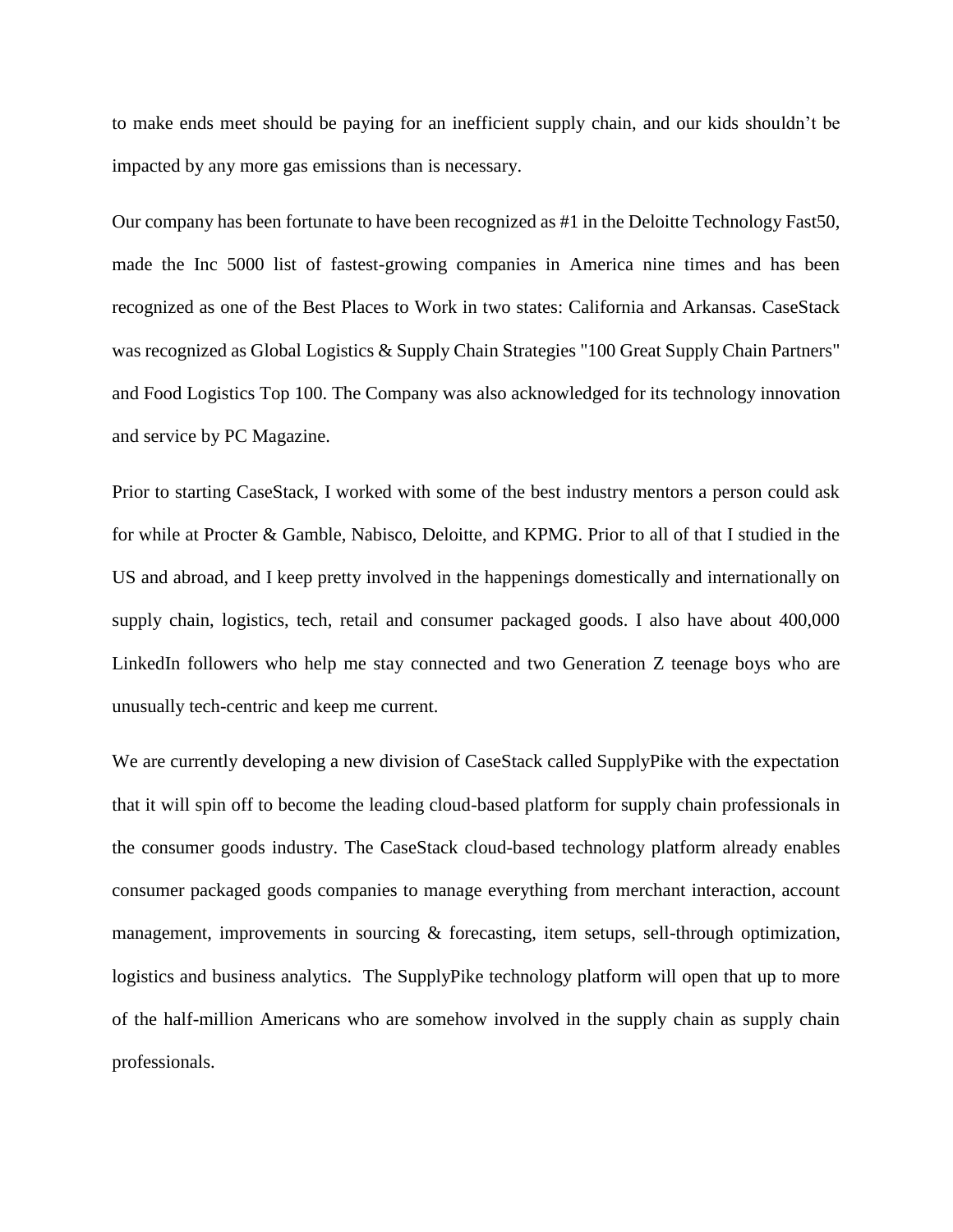Hopefully that gives some background as to where my thoughts come from. It's all a great vantage point where I get to see the effects of supply chain innovation on consumers, retailers, trucking companies, warehouses, technology companies, and thousands of consumer packaged goods suppliers. Some are household names with products you probably used this week, and many are emerging companies; like a small family rice farm in Arkansas that is packaging products that will sell around the globe.

So, what is currently top-of-mind:

**Education** - As a company, we are investing a lot into training our next group of technology developers and job creators. When it comes to tech, there is somewhat of a divide in the US. The first-tier tech clusters (Silicon Valley being the most obvious) aren't the only places where there are talented tech developers. We are working with Universities, but more importantly we are working with high schools throughout Arkansas to engage students in technology; providing inspiration and a path for kids to transform themselves from technology users (i.e. game and app players), to technology makers. My two boys attend what has been rated as the best high school in Arkansas, but even there they have very limited access to some technology tools or training. I sometimes see kids taking computer classes without computers. Anyone here with kids knows that they grow up fast. As a business person, I also know that we'll be recruiting from this pool of candidates in just a few years. We'll need these kids to have experiences that they're just not getting. Our Company is doing what we can; literally with high school interns in our office every week, and we're hosting meetups and conferences. But, I would urge Congress to take every chance to allocate resources to schools that also support our meritocracy; get the talented kids access to training and tools.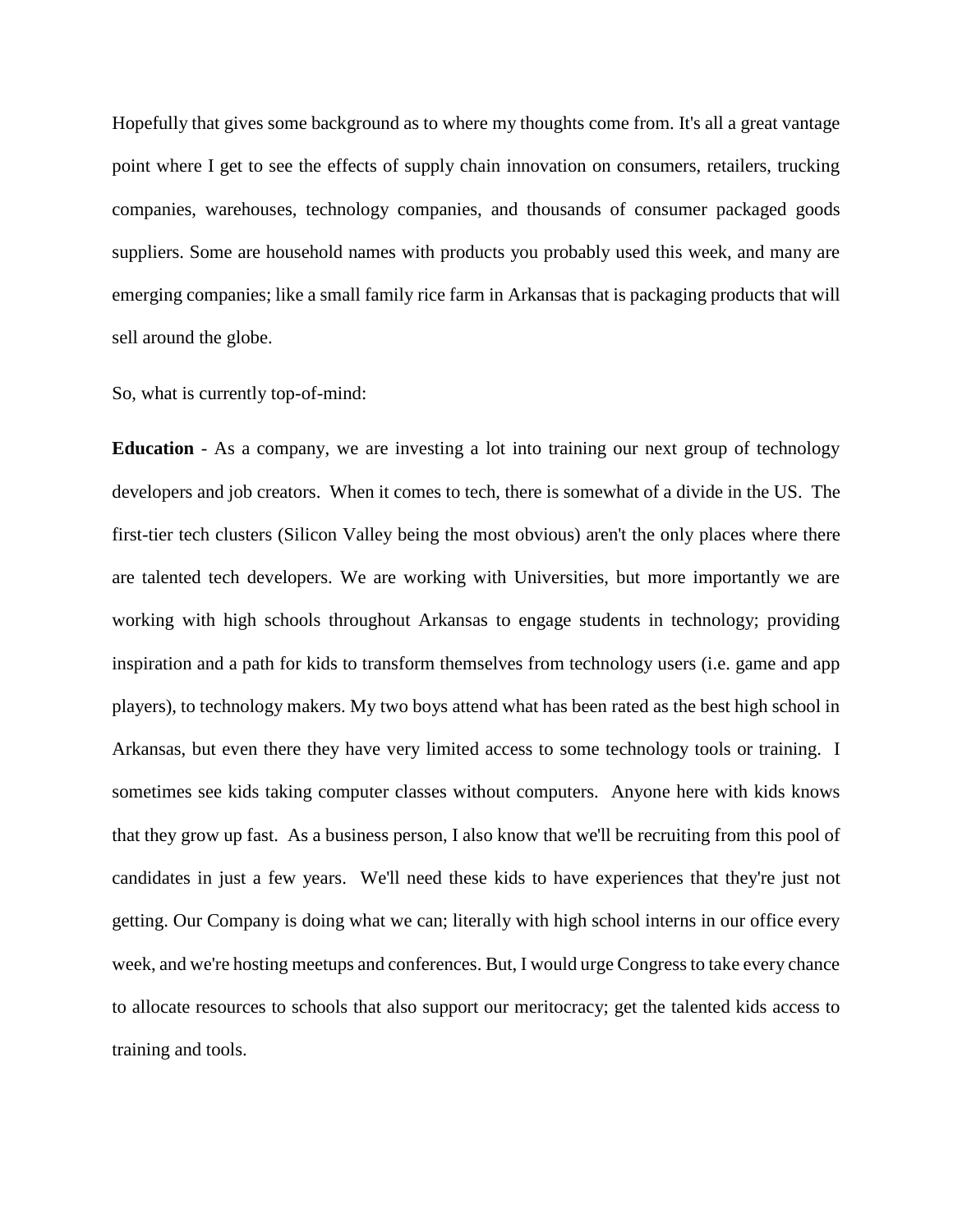**Sustainability** - I moved to Arkansas about 10 years ago; mainly because Walmart had embarked on a ground-breaking sustainability initiative. At the time, I started a 501c3 called Green Valley Network to help foster sustainability in supply chain, consumer packaged goods and retail. We all got a lot done; there were simple concepts like removing the excessive packaging on childrens' toys, adding fuel-efficiency equipment to trucks, using solar energy on our warehouse roofs, experimenting with alternative fuels in our trucks - and most importantly our core consolidation business; taking wasted truck miles and space off the roads. I'm sure you've seen the great statistics over time as traditional retail business pushed to remove waste - waste that hurt the environment and cost American consumers money. Now, consider what's happening in a post-traditional retail environment. The long tail of commerce is here and that alone means that all of us consumers have access to our favorite niche items. We all see the effects on our doorsteps, and in our garbage pails every week. As an industry that spent a decade removing wasteful packaging; we are now in a mad dash to add packaging, so that products as small as your favorite niche product can ship directly to your house. It was once one of the most efficient supply chains in the world - imagine full truckloads shipping from factories to retailers; then consumers self-serving by driving to the store and loading up their cars with groceries. It was a model that didn't need a lot of wasteful packaging, that consolidated products for optimal efficiency. That is being replaced by an entire supply chain that is built to handle small volume, long tail items. They move in frequent, smaller and less-efficient shipments in a supply chain that consumers never see, and they are delivered in boxes stuffed with paper and plastic dunnage destined for landfills and driven to your house on thousands of small trucks; many only carrying a small item, but burning almost as much fuel as an 18-wheeler. About 10 years ago, I learned from sustainability experts that sustainability is really a state of mind. There isn't usually a magic button; instead it requires that each of many decisions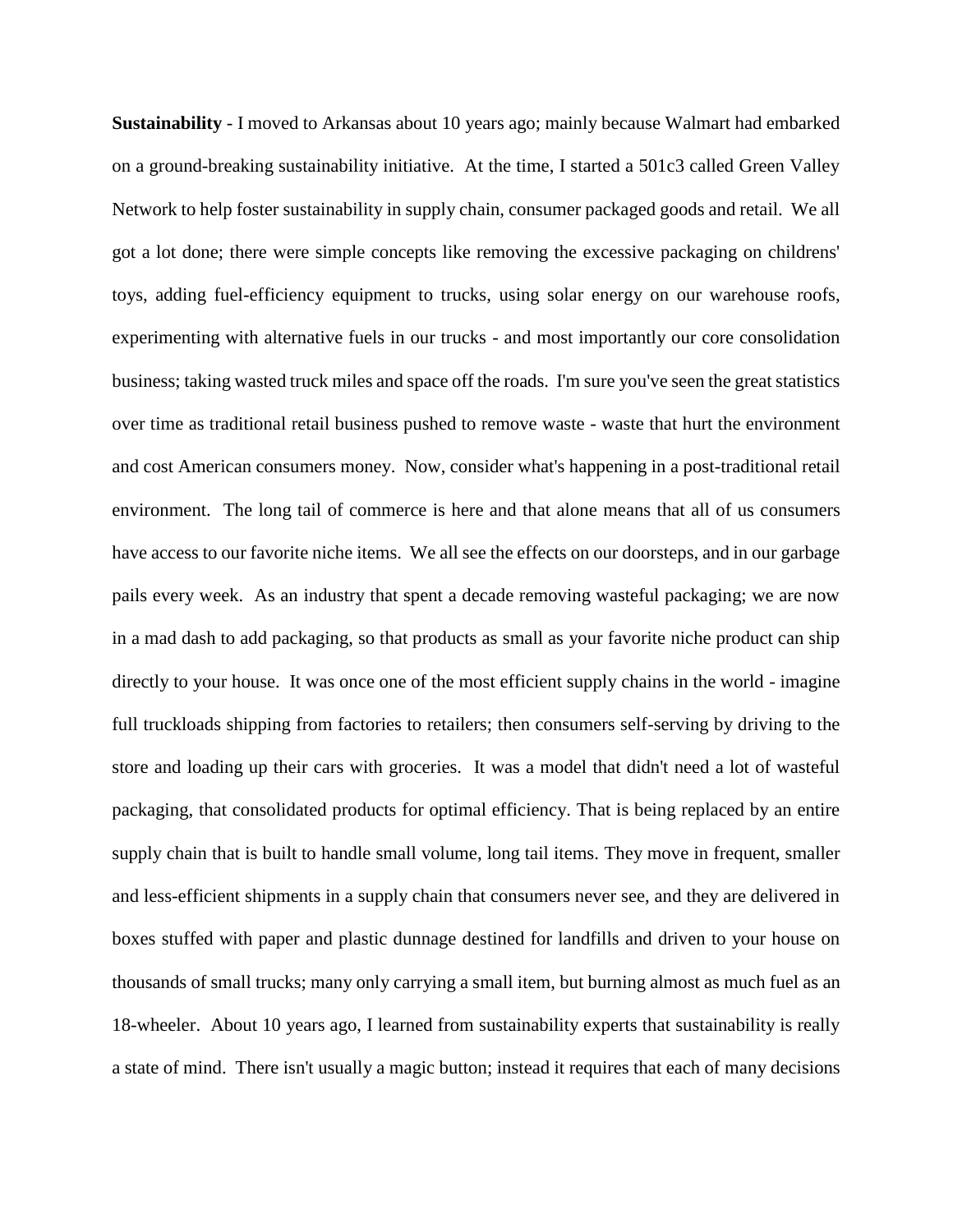consider sustainability all the time. So, I would urge Congress to include sustainability into decisions. For example, are there externalities that we'll all pay for later? Is the full cost of small package delivery actually being paid for - as it all uses public infrastructure from roads, the USPS, publicly-supported waste disposal, etc.

**Capacity** - Will eCommerce requirements somehow be constrained by capacity? In our industry, sometimes, I feel like there is an 'everything shortage.' There is a driver-shortage to drive the trucks that move the products around - during the holidays this past December we had a week where there were lanes where there was only one available truck and seven loads needing to use it. ECommerce is a heavy warehouse user - traditional retail relies on storefronts while eCommerce pushes most of that work to warehouses. Our warehouse partners estimate that an eCommerce dollar uses up to six times as much warehouse capacity as a traditional store bought dollar's worth of product. Take a recent example, Amazon Wardrobe - they will be picking and packing clothes for you to try at home with the intent that you'll try them, return what you don't want and only actually buy what you kept. All of this requires a lot of warehouse and transportation workers and capacity. I see this issue as more of an opportunity than a problem. Millions of entry-level jobs will be created in logistics. Salaries will increase as demand goes up. The free market will fix it, but you can expect it to come with higher costs and higher consumer prices. There's nothing free about free shipping. The market fixes everything, but sometimes it needs adequate time. I would recommend that Congress consider timing legislation in ways that reduce the impact on the market. For example, if new regulations will reduce driver-time or increase costs of trucks; continue trickling those into the market over several years.

**Consolidation & New Methods** - Our company is founded around collaborative consolidation between supply chain participants. According to McKinsey & Company: "Parcel delivery: The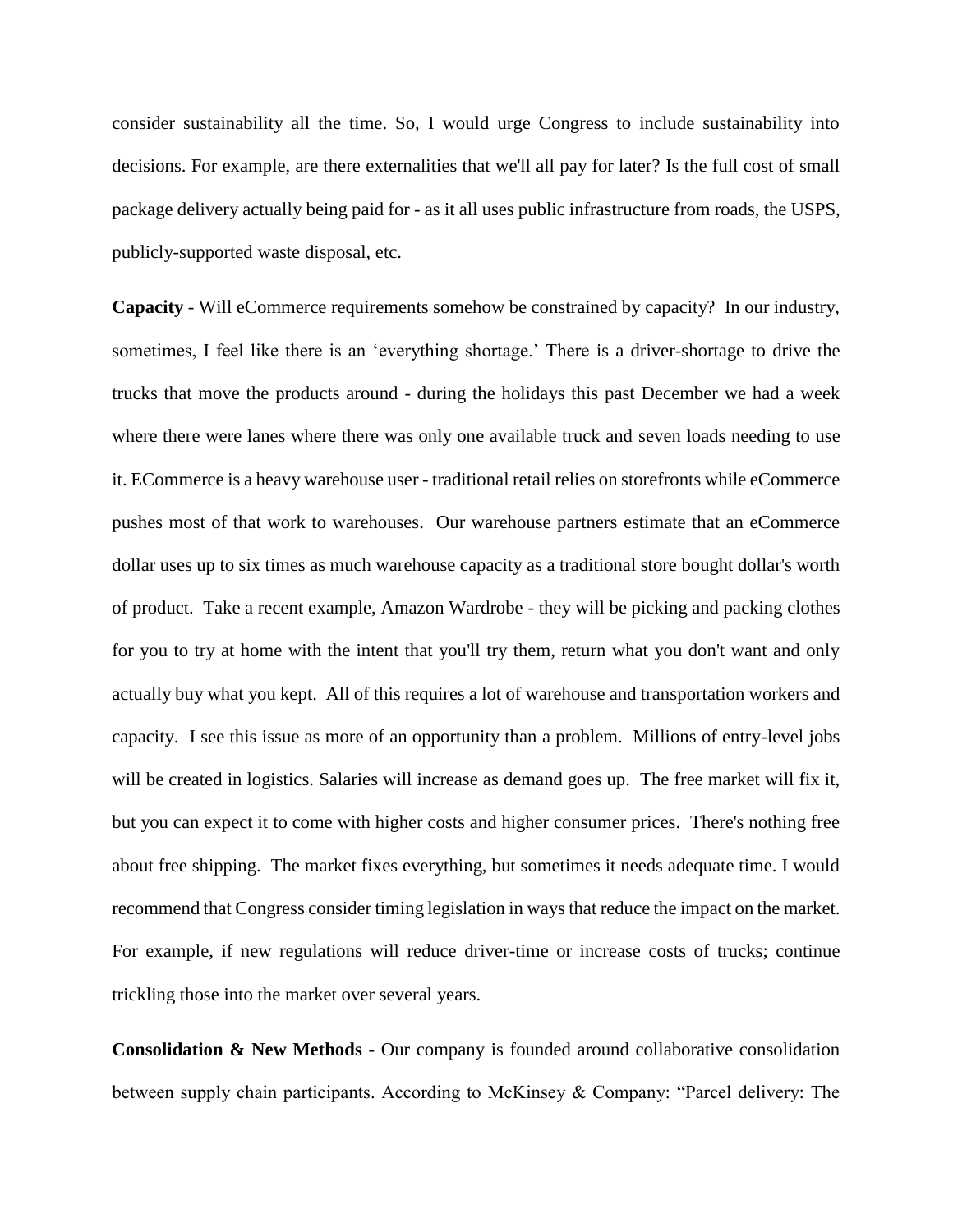future of last mile" (Sept 2016), over the next 10 years in the US, volume of parcel delivery (including domestic express segment) will reach 25 billion parcels per year. And, although there is a mad-dash to provide beyond-expectation customer service right now, many retailers are providing more immediate delivery services than consumers are even asking for. For example,

- 70% of consumers are content with the cheapest form of home delivery
- 23% of consumers are willing to pay extra for same-day delivery
- 5% would pay more for reliable, timed delivery
- 2% would pay more for instant delivery

As costs increase, and we return to a more rational market, we'll likely see increased pressures to find more efficient delivery methods. We are currently working on developing the critical mass, so we can mode-shift parcels into less-than-truckload. A lot of our previous successes in a bricks and mortar world revolve around moving from the less-than-truckload mode up to the direct truckload mode. We are preparing for the analogous need in eCommerce now. We'll be consolidating all of those parcels into mini-pallets that will show up at your doorstep or at a locker facility. Instead of the onesie-twosie packages that make their way to your door every day; imagine a lower cost, less-wasteful alternative to receive a mini-pallet at your door every few days. It can come with substantially less wrapping which makes it convenient to unload and less trash intensive in disposal. Return logistics can be aggregated similarly, so you can send back more than a single item as well. We are working with a few retailers on the concept. In addition, whether the lastmile is a parcel or a pallet, we can expect that there will be new forms of transportation. For example, in rural areas, we'd expect that flying drones will play a role. In more urban areas, expect autonomous vehicles and lockers. And, in dense urban areas, we'd also expect couriers and droids.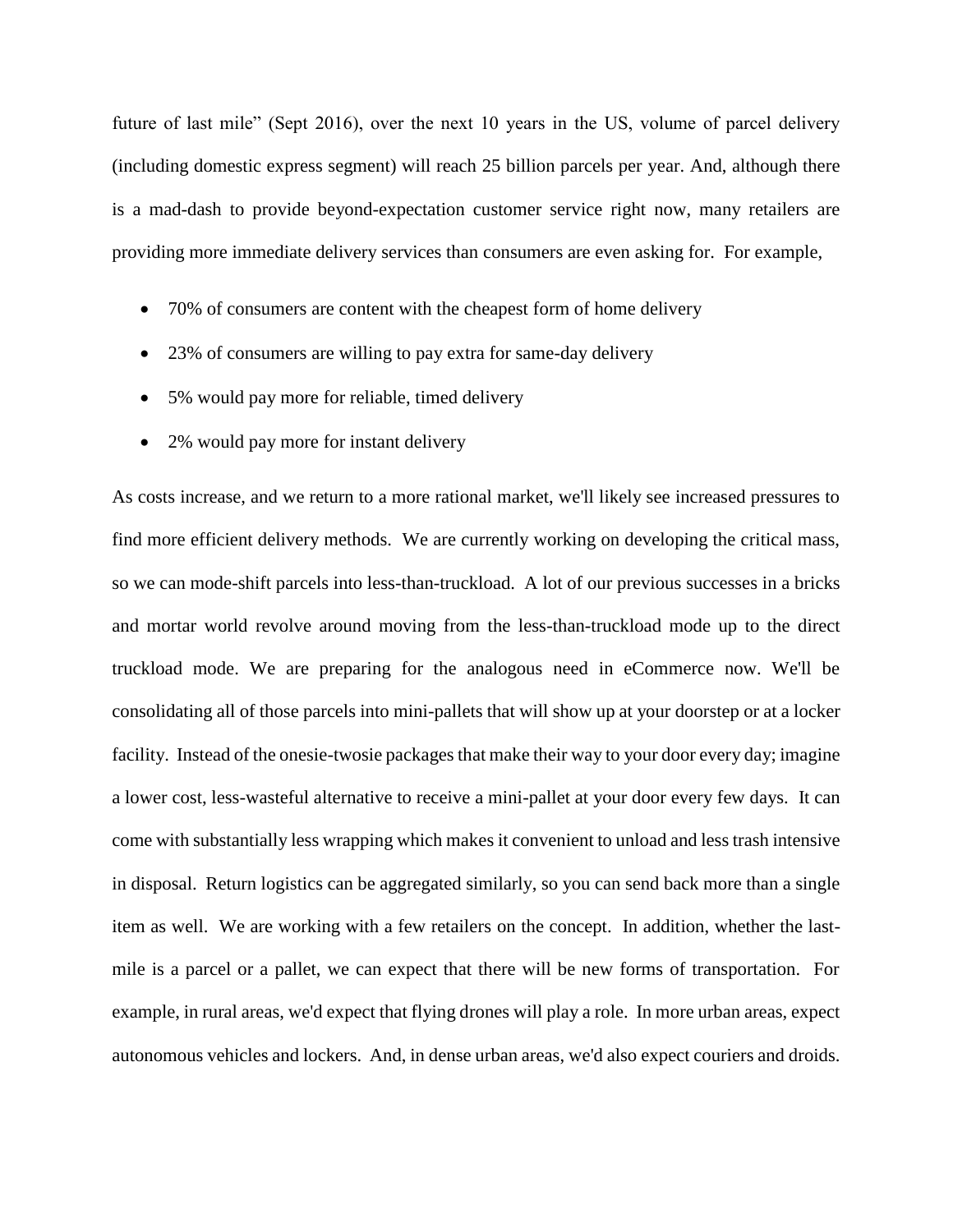Mckinsey defines seven main operational models for parcel delivery, based on 300 startup reviews and 2,000 patents filed:

1. Today's model: Dedicated delivery person employed by the parcel delivery service provider picks up the parcels at a consolidation point, e.g., delivery base, and delivers them directly to the recipients. Large vans are typically used as delivery vehicles.

2. Drones: Autonomous aircrafts, e.g., copters or vertically starting planes, carry parcels (up to 15 kg) to their destination along the most direct route and at relatively high average speed. Like droids, they too need to be supervised.

3. Crowdsourcing: Any member who has signed up as a driver to the crowdsourcing network can choose to complete a specific delivery order. The advantage of this model is its flexibility in supply, especially in covering peaks and troughs, the multipurpose use of certain assets such as cars, as well as the low investment requirements for parcel companies. Furthermore, some companies hope to create synergies beyond regular parcel delivery, e.g., with taxi services.

4. Autonomous ground vehicles (AGVs) with lockers: AGVs deliver parcels without any human intervention. Customers are notified of the exact arrival time. Upon arrival at their door, customers are asked to pick up the parcel from the specified locker mounted on the van or truck – picture a mobile parcel locker. Granted, such vehicles would need to be supervised. We assume that a central supervisor could manage roughly eight to ten AGVs.

5. Bike couriers: Couriers employed by the parcel service provider deliver a small number of parcels by bike. Today, this is often seen in point-to-point delivery, especially for B2B documents and prepared food.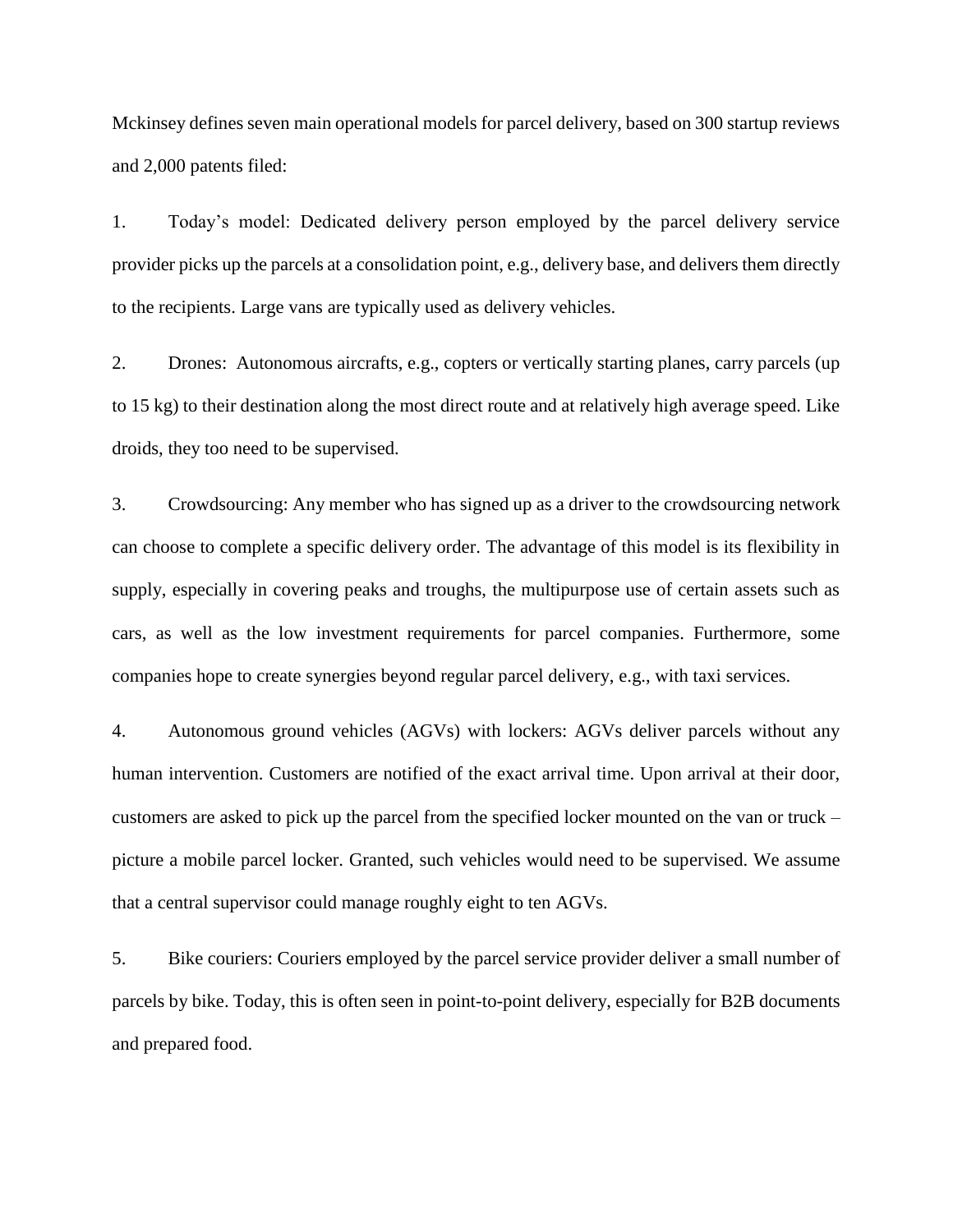6. Semi Autonomous ground vehicles: A delivery person is still required, but could theoretically use the driving time more efficiently to take care of sorting or smaller administrative tasks, e.g., scanning or announcing arrival while the vehicle does the driving. These advantages need to compensate for higher investment costs, as autonomous ground vehicles are likely to be more expensive than regular cars or vans, at least initially. However, the delivery person will likely not be allowed to move freely while the vehicle drives, limiting the tasks that can be performed in transit. We find it difficult to see how the savings in terms of streamlined administrative tasks can compensate for the higher investment cost.

7. Droids: Small autonomous vehicles, only slightly larger than a regular parcel, deliver parcels to the doorstep. These vehicles are relatively slow at 5 to 10 km/h and use the sidewalk rather than the street to reach their destination. Such droids also need to be supervised, but due to their size and low speed, developers currently believe that a single supervisor could manage 50 to 100 of them.

Public acceptance towards new operational models has already begun to shift:

- Over 40% of consumers claim that they would definitely or likely use AGVs with lockers. Among 18 to 34-year olds, over 50% stated they would definitely or likely use AGVs.
- Nearly 50% of consumers indicated that they would or would likely use crowdsourcing.
- 60% of consumers indicate that they are either indifferent to (25%) or even prefer drones (35%).

I would urge Congress to allow free market experimentation with the new delivery methods.

**Blockchain** - Our company considers the blockchain revolution to be unusually-applicable to supply chain management. The current statistics are already interesting: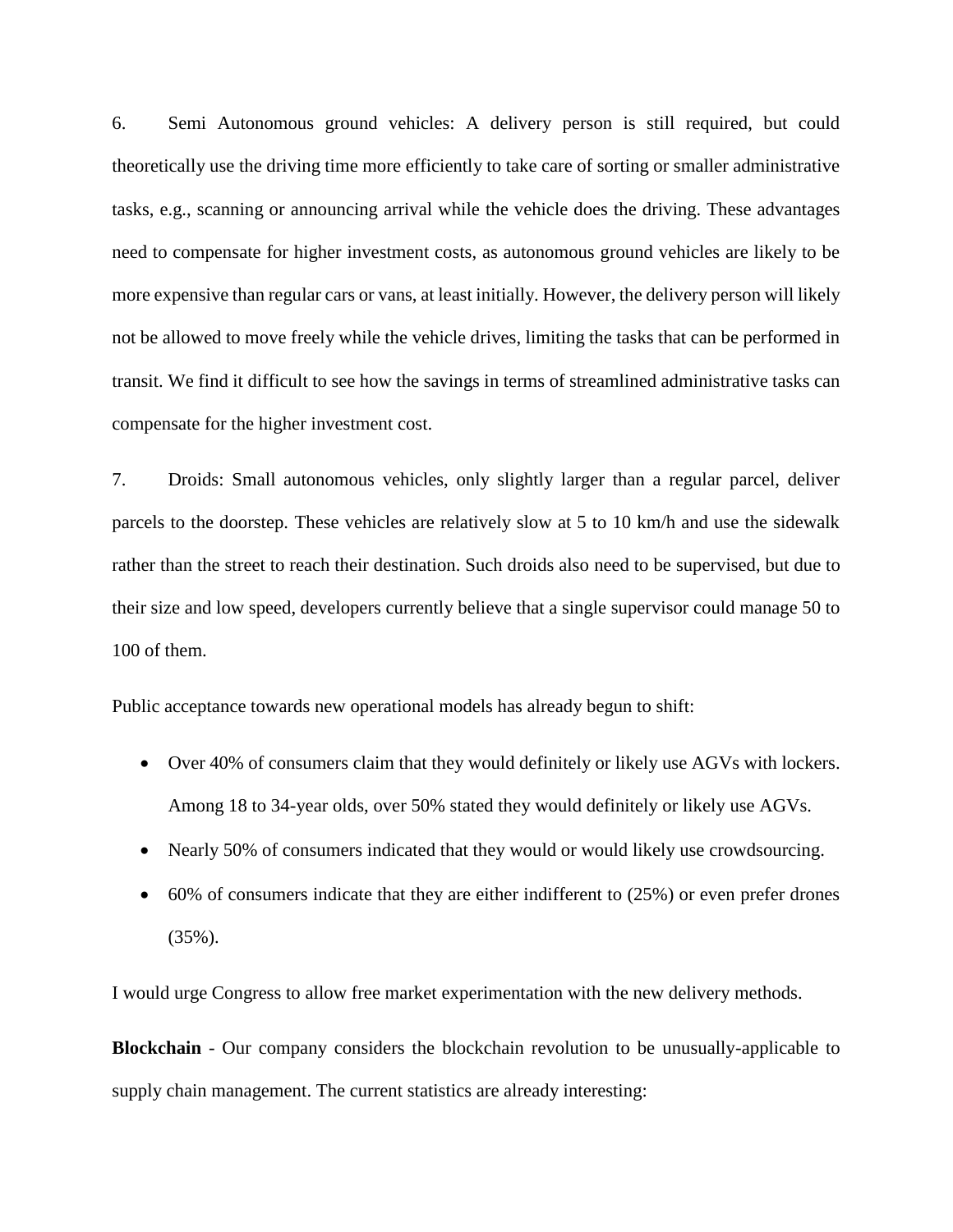As currency: The cryptocurrency market is about \$600 billion (according to CoinMarketCap). More importantly, the growth: That \$600 billion market was about \$16 billion a year earlier. SupplyPike is already enabling bitcoin payment for logistics services.

As utility: We are partnered with a company called ShipChain to apply blockchain technology to Supply Chain Management. There is currently \$2.1 billion in investment in blockchain technology occurring (according to IDC).

As a job-creating industry: The number of blockchain-related LinkedIn job postings more than tripled over the last year. Organizations badly in need of blockchain developers are setting up training centers, outsourcing, or even nabbing talent before they've graduated college. 13 percent of Senior IT leaders say they have clear and current plans to implement blockchain, according to IDG Connect research.

There are already obvious advantages of blockchain on Supply Chain, including:

- Enhanced Transparency. Documenting a product's journey across the supply chain reveals its true origin and touchpoints, which increases trust and helps eliminate the bias found in opaque supply chains. Manufacturers can also reduce recalls by sharing logs with manufacturers and regulators (Talking Logistics).
- Greater Scalability. Virtually any number of participants, accessing from any number of touchpoints, is possible (Forbes). In my experience, greater collaboration lowers costs.
- Better Security. A shared, indelible ledger with codified rules could potentially eliminate the audits required by internal systems and processes (Spend Matters).

I have to imagine that it's tempting to legislate around blockchain, but I would humbly suggest that too much regulation might deter innovation. When I reflect back on the last 30 years, I'm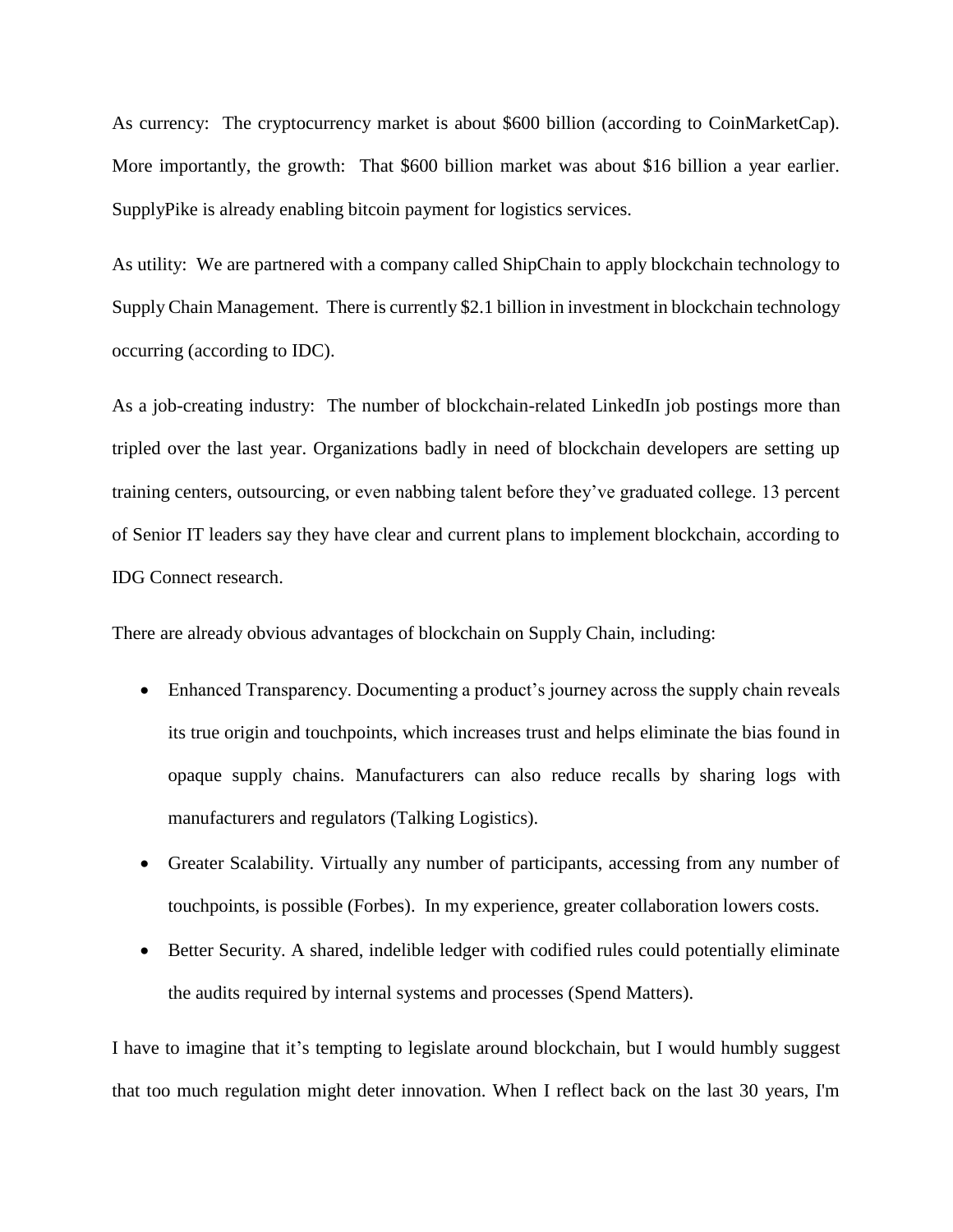actually surprised that there was so little legislation to protect consumers and businesses from the Internet. Similarly, I would submit that blockchain might have the potential to bring a second wave of innovation, and it should be left somewhat unregulated. According to McKinsey, the Internet accounted for 21 percent of GDP growth over the last five years among the developed countries studied, a sharp acceleration from the 10 percent contribution over 15 years. Most of the economic value created by the Internet falls outside of the technology sector, with 75 percent of the benefits captured by companies in more traditional industries. The Internet is also a catalyst for job creation. Among 4,800 small and medium-size enterprises surveyed, the Internet created 2.6 jobs for each lost to technology-related efficiencies. The United States is the largest player in the global Internet supply ecosystem, capturing more than 30 percent of global Internet revenues and more than 40 percent of net income. Other countries did regulate; and they missed growth opportunities.

Nobody can confidently say where blockchain will lead. Unfortunately, many people will make unfounded amounts of money and many will lose more than they expect. That is the price we all pay for disruption, innovation and a future. The blockchain is so much more than crypocurrencies, but those currencies are one of the biggest drivers of blockchain innovation. I encourage people who want to understand blockchain's potential upside and risks to actually use it before passing judgment. Buy a little bitcoin, and figure out how to buy lunch with it. Watching the process is a great way to understand blockchain.

**Entrepreneurial Wherewithal** - Finally, I'd be remiss if I didn't stress the importance of entrepreneurial capacity. It's probably one of the most truly American cultural legacies that creates economic opportunity. I see the great work that has been done in the local venture scene from the SBA Regional Innovation Cluster (RIC) funding and the Department of Commerce EDA i6 funding (e.g. Ozark Regional Innovation Cluster). Those programs have been catalytic in our